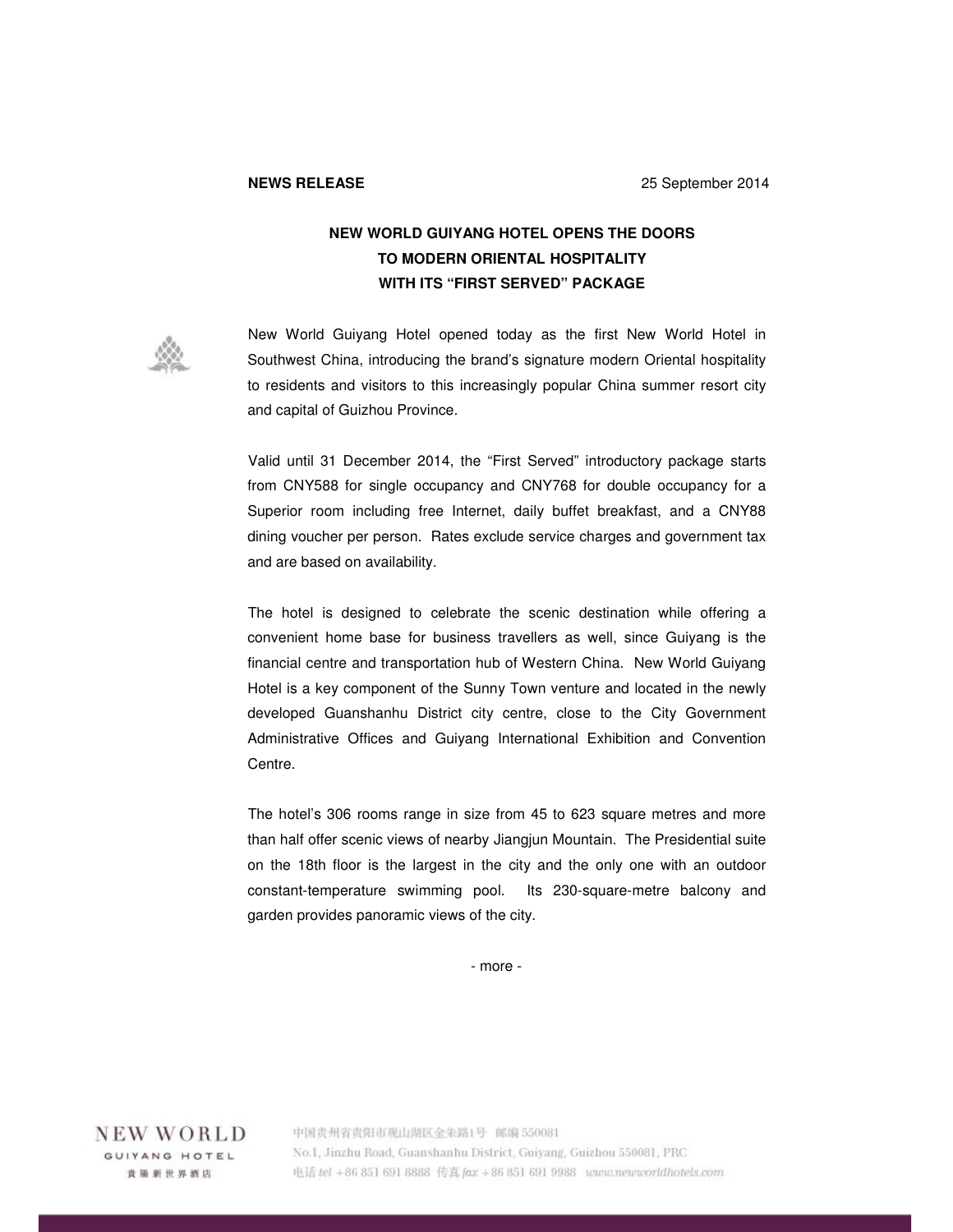New World Guiyang Hotel Opens its Doors with "First Served" Package Page 2

The comfort of the 17th floor Residence Club Living Room is reminiscent of a private home, with an atmosphere of both recreation and relaxation, while offering expansive views of the surrounding Guanshanhu District. The Residence Club's extensive benefits are for the exclusive use of guests staying on Residence Club floors and include personalised checkin and check-out; refreshments throughout the day, evening cocktails and hors d'oeuvres; and complimentary use of the conference room for up to two hours per stay.

The hotel overlooks one hectare of rolling green landscape interspersed with winding walkways and water features. The majority of the hotel's façade is glass, allowing natural light to flood into the hotel interior. Décor blends contemporary style with subtle Chinese influences, such as the modern lobby chandeliers whose design is inspired by traditional lamps and lanterns.

Tian Chinese restaurant, located on the lobby level, offers Cantonese, Sichuan and Guizhou cuisine. Views of a bamboo grove are visible through the restaurant's French doors. The interior design cleverly incorporates both traditional Chinese and stylish contemporary touches for a restrained and elegant look. Tall, sculptural metal partitions reflect a ceiling inlaid with latticework, a prismatic mirror wall features in the reception area, and furnishings are in rich brown and dark gold colour tones. Diners can watch the chefs at close range at an open cooking table, lending drama to dining experience. In addition, each of eight private dining rooms accommodates 10 to 16 guests, and includes a reception area, powder room and outdoor relaxation area.

Wei Kitchen, also in the lobby, features multiple open kitchens, and offers buffet breakfast and dinner and an all-day international à la carte menu with an emphasis on authentic Southeast Asian specialities. On opening the heavy wooden doors, guests are presented with an interior accented by Chinese motifs, and can choose to dine on the outdoor terrace next to an expansive landscaped garden.

Yi Lounge-Bar creates a quiet and relaxing environment for guests. In addition to coffee and other refreshments throughout the day, the bar area is open at night for cocktails, wines and malt whiskies, served against a background of rhythmic music.

- more -